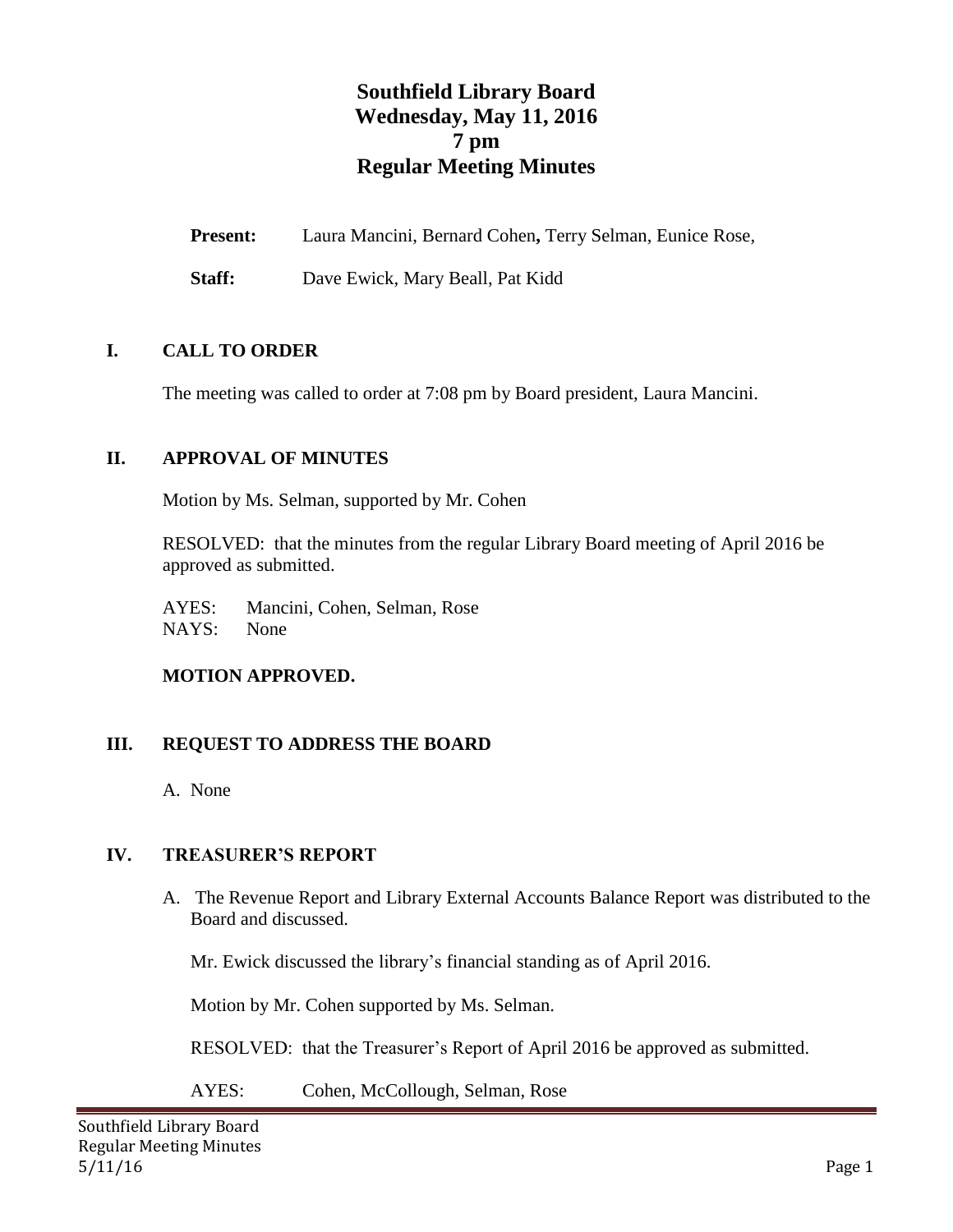NAYS: None

# **MOTION APPROVED.**

## **V. REPORTS**

- A. Jr. Library Board Report: Last meeting held on May 9, 2016 no meetings over the summer break. A party will be held for graduating seniors.
- B. Deputy Librarian's Report: Mary Beall
	- Building Update: Boy/Bear sculpture move into the building on May 6. The move went flawlessly and was completed in one day. Private unveiling for VIP's will be held on May 19, 2016 and a public unveiling will be held on May 23, 2016.
	- Staffing Update: Clerk 2 position has been posted and will be filled soon. Interviews for part-time staff are taking place.
- C. Friends Report: Dave Ewick:
- D. LBA report: The LBA board approved the replacement of a new battery for the library's generator. Mr. Ewick presented a proposed list of repairs for LBA approval. A list of needed repairs were presented to the board for completion by facilities.

# **VI. OLD BUSINESS**

- A. Boy/Bear Installation: Boy/Bear sculpture move into the building on May 6. The move went flawlessly and was completed in one day. Private unveiling for VIP's will be held on May 19, 2016 and a public unveiling will be held on May 23, 2016.
- B. Summer Reading:
- C. Gift Funds: Mr. Ewick presented to the Board a three year plan for Gift fund expenditure. The Library Board approved the following expenditures from Gift Funds:
	- 1. New Southfield Rm chairs: The chairs are quite old and are starting to peel and some will no longer extend up/down.

Motion by Ms. Rose, second by Ms.Selman

RESOLVED: that Gifts funds be used to purchase at a cost not to exceed \$9,999 new chairs for the Southfield Rm. .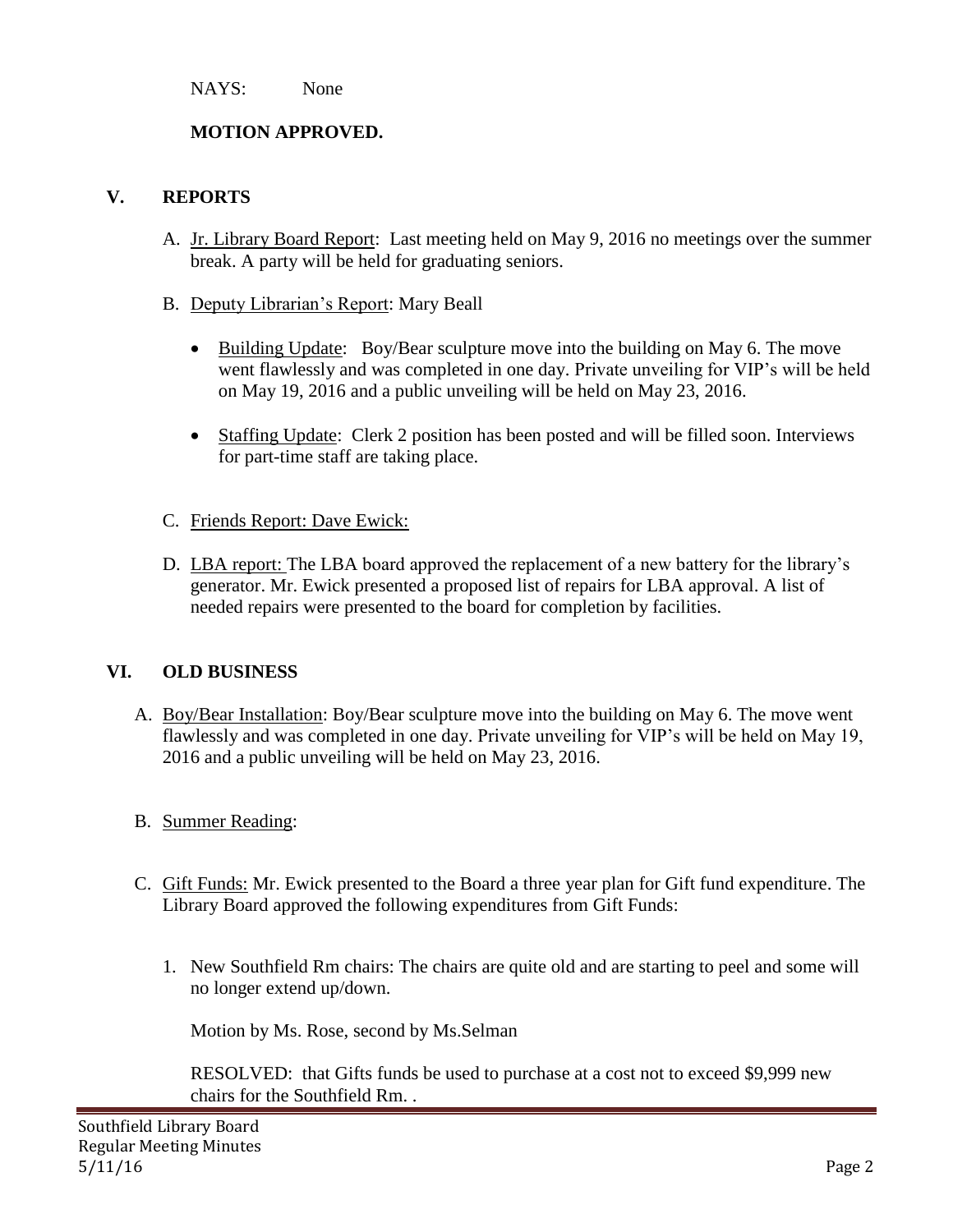AYES:Mancini, Cohen, Selman, Rose NAYS: None

### **MOTION APPROVED.**

2. Additional Funds for Specified Collections: Funds used to supplement existing operating budget to purchase additional materials for special collections.

Motion by Ms. Selman, second by Ms. Rose

RESOLVED: that Gifts funds be used to at a cost not to exceed \$7,000.00 additional materials for specified collections.

AYES:Mancini, Cohen, Selman, Rose NAYS: None

### **MOTION APPROVED.**

3. Staff Continuing Ed.: Gift funds be used to limit taxpayer liability.

Motion by Mr. Cohen, second by Ms. Rose

RESOLVED: that Gifts funds be used to at a cost not to exceed \$6,000.00 for continuing education for library staff.

AYES:Mancini, Cohen, Selman, Rose NAYS: None

### **MOTION APPROVED.**

4. Programming expenses: Gift funds use to supplement programming costs.

Motion by Mr. Cohen, second by Ms. Rose

RESOLVED: that Gifts funds be used to at a cost not to exceed \$5,000.00 to supplement programming expenses.

AYES:Mancini, Cohen, Selman, Rose NAYS: None

### **MOTION APPROVED.**